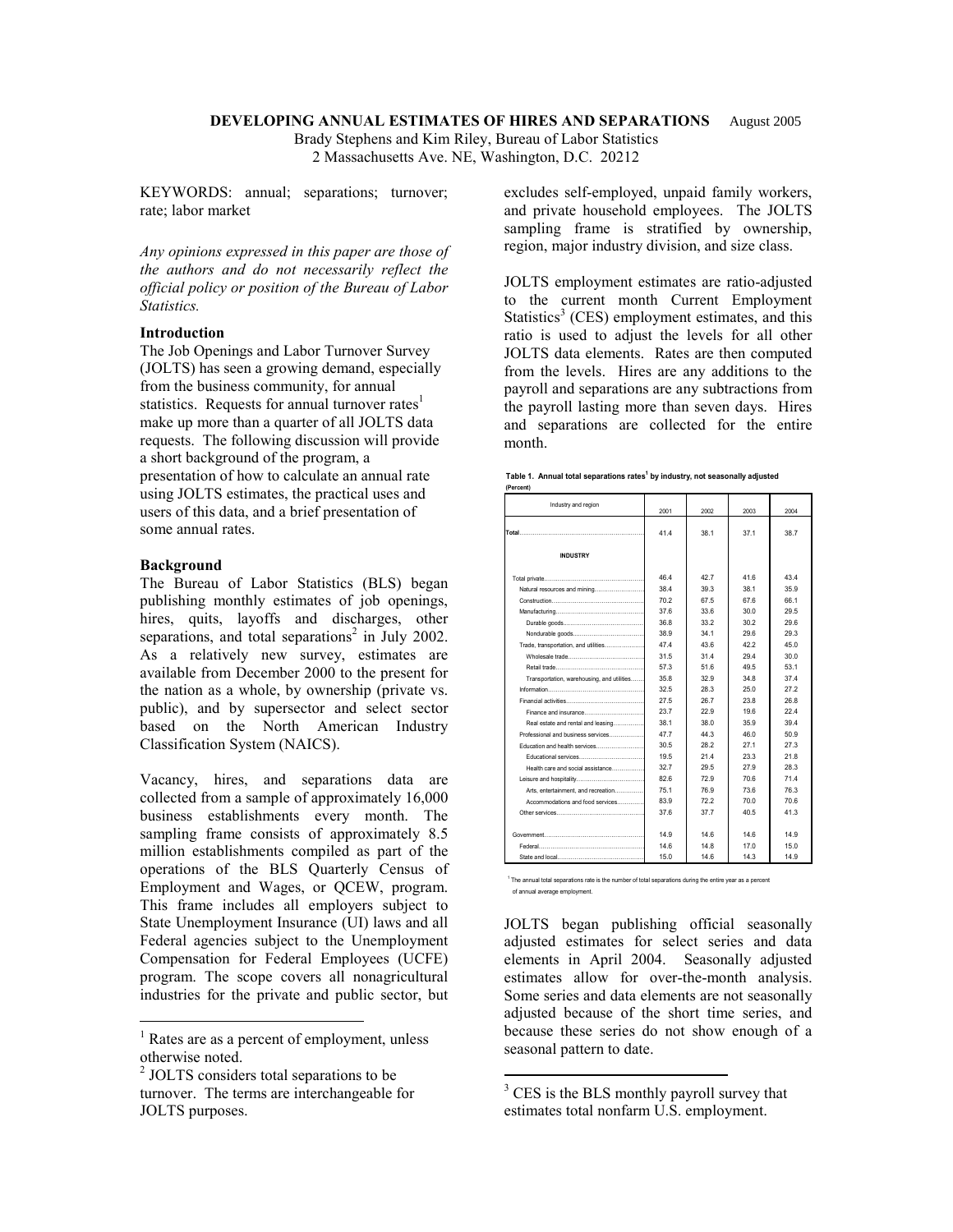The primary purpose of JOLTS is to provide a timely and accurate picture of labor demand for the U.S. economy. In order to be consistent with measures of labor supply available, the Current Population Survey<sup>4</sup> (CPS) unemployment rate, the survey was designed and built as a monthly survey. JOLTS job openings rates<sup>5</sup> provide the needed measure of labor demand to compare with the CPS unemployment rate. The Beveridge Curve<sup>6</sup> is an economic model that examines this relationship of labor demand and labor supply over time. Job openings data provide a picture of labor demand at a particular point in time. As a stock measure, JOLTS monthly job openings estimates are not additive and cannot be used to calculate annual statistics. Fortunately, there have been very few requests for annual job openings statistics. There have been some requests for annual hires statistics, but the majority of requests have been for annual turnover statistics.

**Table 2. Annual hires rates<sup>1</sup> by industry, not seasonally adjusted**

| (Percent)                                                                                                                                                                                                                      |      |      |      |      |
|--------------------------------------------------------------------------------------------------------------------------------------------------------------------------------------------------------------------------------|------|------|------|------|
| Industry and region                                                                                                                                                                                                            | 2001 | 2002 | 2003 | 2004 |
|                                                                                                                                                                                                                                |      |      |      |      |
|                                                                                                                                                                                                                                | 41.4 | 38.1 | 37.9 | 41.1 |
| <b>INDUSTRY</b>                                                                                                                                                                                                                |      |      |      |      |
|                                                                                                                                                                                                                                | 45.5 | 420  | 421  | 45.6 |
| Natural resources and mining                                                                                                                                                                                                   | 36.5 | 37.6 | 37.8 | 39.1 |
|                                                                                                                                                                                                                                | 65.9 | 65.8 | 68.0 | 65.6 |
|                                                                                                                                                                                                                                | 25.1 | 26.6 | 26.6 | 29.9 |
|                                                                                                                                                                                                                                | 21.7 | 24 8 | 26.7 | 30.2 |
|                                                                                                                                                                                                                                | 30.9 | 29.5 | 26.5 | 29.4 |
| Trade, transportation, and utilities                                                                                                                                                                                           | 46.1 | 41.2 | 411  | 46.4 |
|                                                                                                                                                                                                                                | 29.6 | 27.5 | 26.4 | 30.4 |
| Retail trade                                                                                                                                                                                                                   | 56.6 | 50.3 | 49.8 | 54.7 |
| Transportation, warehousing, and utilities                                                                                                                                                                                     | 33.2 | 29.2 | 31.3 | 39.3 |
| Information and the contract of the contract of the contract of the contract of the contract of the contract of the contract of the contract of the contract of the contract of the contract of the contract of the contract o | 26.6 | 23.5 | 23.5 | 26.0 |
|                                                                                                                                                                                                                                | 28.3 | 25.5 | 25.5 | 27.9 |
| Finance and insurance                                                                                                                                                                                                          | 25.0 | 21.5 | 204  | 223  |
| Real estate and rental and leasing                                                                                                                                                                                             | 37.5 | 36.9 | 39.9 | 43.6 |
| Professional and business services                                                                                                                                                                                             | 51.7 | 48.6 | 491  | 55.4 |
| Education and health services                                                                                                                                                                                                  | 35.1 | 31.7 | 31.1 | 30.9 |
|                                                                                                                                                                                                                                | 27.3 | 222  | 26.9 | 254  |
| Health care and social assistance                                                                                                                                                                                              | 36.5 | 33.5 | 32.0 | 31.9 |
|                                                                                                                                                                                                                                | 86.4 | 74.0 | 70.9 | 76.4 |
| Arts, entertainment, and recreation                                                                                                                                                                                            | 84.6 | 77.6 | 74.4 | 77.3 |
| Accommodations and food services                                                                                                                                                                                               | 86.7 | 73.3 | 70.3 | 76.3 |
| Other services and a contract of the contract of the contract of the contract of the contract of the contract of the contract of the contract of the contract of the contract of the contract of the contract of the contract  | 37.9 | 35.3 | 40.0 | 41.1 |
|                                                                                                                                                                                                                                |      |      |      |      |
| Government                                                                                                                                                                                                                     | 19.8 | 18.8 | 17.0 | 18.0 |
|                                                                                                                                                                                                                                | 18.6 | 22.3 | 17.2 | 17.2 |
| State and local contract to the state and local                                                                                                                                                                                | 20.0 | 18.3 | 17.0 | 18.2 |

The annual hires rate is the number of hires during the entire year as a percent of annual average employment

<sup>4</sup> CPS is the BLS monthly household survey that estimates U.S. unemployment.

 $\overline{a}$ 

## **Calculating JOLTS Annual Rates**

Among the many annual statistics published by the BLS are: employment, unemployment, earnings, hours, absences, and mass layoffs. Some of these statistics are annual averages for a given time period, others publish annual totals, and some publish both. Whether and what annual statistics are published is based on added value to users and guided by established economic conceptual theory.





Where x is the JOLTS data element value in month i and y is CES employment in month i

For those requesting annual turnover rates, JOLTS provides a formula to calculate an annual rate from JOLTS total separations statistics. The formula is the total number of separations for the year (summation of the 12 monthly total separation levels) divided by annual average monthly employment for the year, times 100. (See Figure 1.) Annual average employment is provided by CES. An approximation can be calculated by adding the 12 monthly total separations rates. The slight difference between the two calculations is due to rounding. This same formula can also be used to calculate an annual rate of hires, voluntary separations (quits), involuntary separations (layoffs and discharges), and other separations. JOLTS hires and separations are collected for the entire month, and are therefore flow measures. On the other hand, JOLTS job openings are a stock measure because they are collected as of the last business day of the month. For this reason, economic conceptual theory does not allow for an annual job openings rate.

Although JOLTS estimates are at the aggregate level, the following is an illustrative example of how to compute an annual turnover rate at the establishment level. Suppose a company reports monthly separations for 2004 of 4, 4, 5, 3, 5, 4,

<sup>5</sup> Job openings rates are as a percent of employment and job openings.

<sup>&</sup>lt;sup>6</sup> For additional information on the Beveridge Curve and JOLTS, see Clark, Kelly. "What an Indicator of Labor Demand Means For U.S. Labor Market Analysis" *Joint Statistical Meetings of the American Statistical Association,*  2003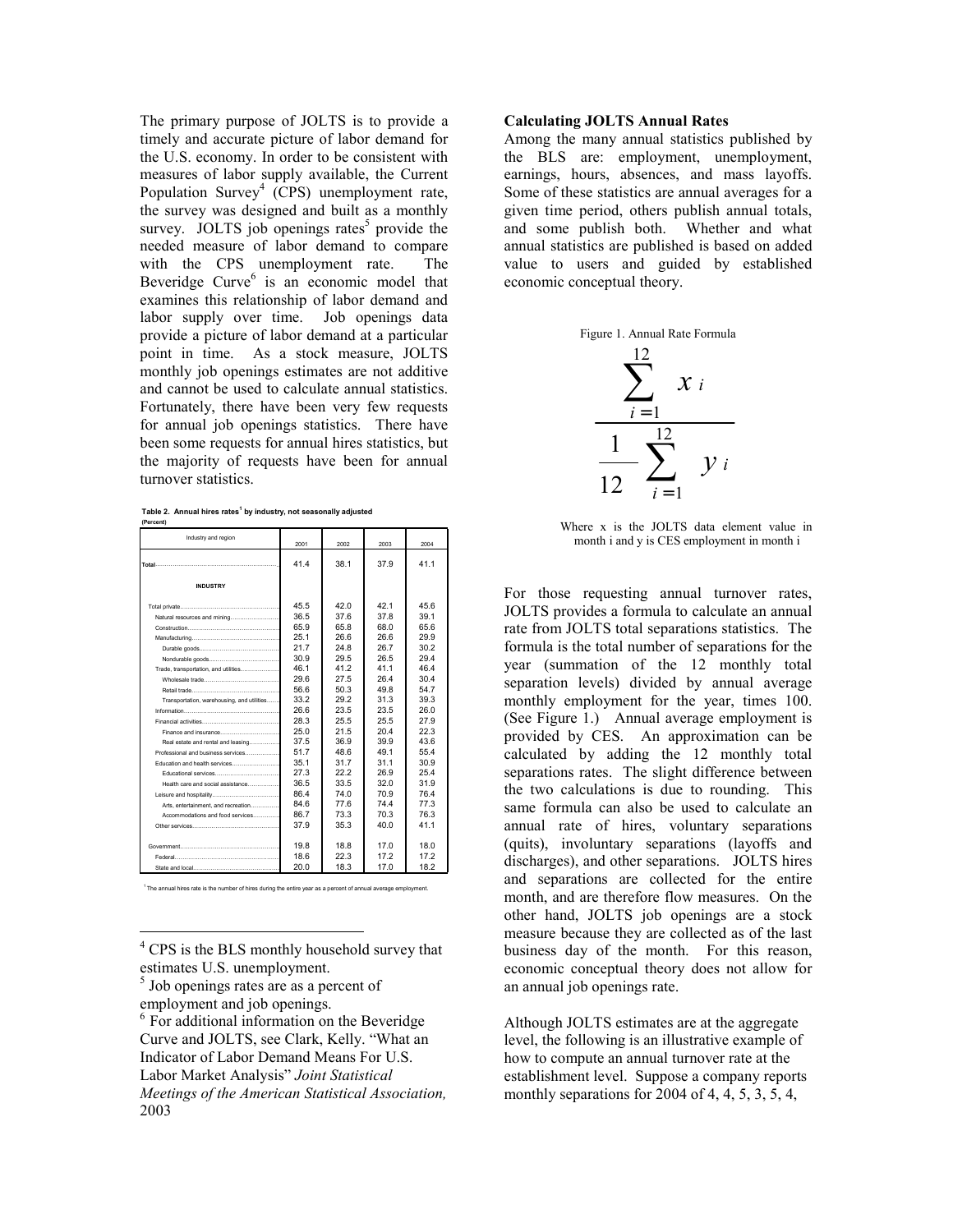6, 4, 4, 3, 2, 4 and monthly employment levels of 12, 13, 10, 12, 13, 12, 13, 11, 14, 10, 12, 12. The company's turnover rate for month 1 is (4/12)100, or 33 percent. The company's annual turnover rate is [(sum of separations)/(sum of employment/12)]100, or (48/12)100, which is 400 percent.

### **Practical Uses and Users**

The most common use of annual JOLTS statistics is as a benchmarking tool. Most of those individuals requesting annual turnover rates are human resources specialists trying to compare their company's turnover rate to a national average for similar companies. JOLTS estimates allow companies to measure the effectiveness of their hiring and retention policies against national averages. Federal, State, and local officials also use these measures as a benchmarking tool. Annual hires and separations estimates provide a partial picture of the efficiency of job matching models. JOLTS statistics are used by Federal, State, and local policy-makers; investment companies; and academia to analyze and monitor the health of the U.S. economy. JOLTS annual hires and separations statistics allow for international comparisons to other industrialized nations.

| (Percent)                                                                                                                                                                                                                            |      |      |      |      |
|--------------------------------------------------------------------------------------------------------------------------------------------------------------------------------------------------------------------------------------|------|------|------|------|
| Industry and region                                                                                                                                                                                                                  | 2001 | 2002 | 2003 | 2004 |
| <b>Total</b>                                                                                                                                                                                                                         | 23.4 | 20.6 | 19.1 | 21.0 |
| <b>INDUSTRY</b>                                                                                                                                                                                                                      |      |      |      |      |
|                                                                                                                                                                                                                                      | 26.3 | 23.2 | 21.6 | 23.8 |
| Natural resources and mining                                                                                                                                                                                                         | 17.0 | 14.9 | 14.5 | 16.4 |
|                                                                                                                                                                                                                                      | 27.4 | 24.7 | 23.2 | 25.2 |
|                                                                                                                                                                                                                                      | 15.0 | 14.0 | 12.9 | 14.9 |
|                                                                                                                                                                                                                                      | 13.8 | 13.4 | 13.0 | 14.8 |
|                                                                                                                                                                                                                                      | 17.1 | 15.1 | 12.8 | 15.0 |
| Trade, transportation, and utilities                                                                                                                                                                                                 | 28.9 | 25.1 | 22.7 | 25.2 |
| Wholesale trade and a control of the world with the world with the world with the world with the world with the world with the world with the world with the world with the world with the world with the world with the world       | 17.0 | 16.2 | 15.1 | 15.7 |
| Retail trade                                                                                                                                                                                                                         | 36.7 | 31.5 | 28.3 | 320  |
| Transportation, warehousing, and utilities                                                                                                                                                                                           | 18.7 | 15.7 | 13.9 | 15.5 |
|                                                                                                                                                                                                                                      | 18.8 | 14.6 | 13.8 | 15.8 |
|                                                                                                                                                                                                                                      | 16.1 | 15.0 | 13.8 | 16.1 |
| Finance and insurance                                                                                                                                                                                                                | 14.4 | 13.2 | 11.2 | 13.4 |
| Real estate and rental and leasing                                                                                                                                                                                                   | 21.0 | 20.2 | 21.2 | 24.1 |
| Professional and business services                                                                                                                                                                                                   | 26.1 | 23.0 | 216  | 24.8 |
| Education and health services                                                                                                                                                                                                        | 20.4 | 17.5 | 16.4 | 17.0 |
| Educational services <b>Educational</b>                                                                                                                                                                                              | 11.2 | 11.8 | 10.9 | 10.9 |
| Health care and social assistance                                                                                                                                                                                                    | 22.1 | 18.6 | 17.5 | 18.2 |
|                                                                                                                                                                                                                                      | 55.2 | 46.8 | 43.6 | 44.6 |
| Arts, entertainment, and recreation                                                                                                                                                                                                  | 33.4 | 34.7 | 296  | 26.8 |
| Accommodations and food services                                                                                                                                                                                                     | 59.1 | 48.9 | 46.1 | 47.6 |
|                                                                                                                                                                                                                                      | 21.5 | 22.3 | 21.8 | 26.0 |
| Government                                                                                                                                                                                                                           | 80   | 72   | 66   | 69   |
| Eederal <b>Experience Contract Contract Contract Contract Contract Contract Contract Contract Contract Contract Contract Contract Contract Contract Contract Contract Contract Contract Contract Contract Contract Contract Cont</b> | 92   | 76   | 70   | 60   |
|                                                                                                                                                                                                                                      | 78   | 72   | 66   | 70   |

<sup>1</sup> The annual quits rate is the number of quits during the entire year as a percent of annual average employment

Most requests for annual JOLTS statistics have been from companies for turnover rates shortly after the end of the calendar year. Annual hires and turnover statistics help companies budget for hiring, training, firing, quits, and retirements.

**Table 4. Annual layoffs and discharges rates1 by industry, not seasonally adjusted**

| (Percent)                                                                                                                                                                                                                            |      |      |                 |      |
|--------------------------------------------------------------------------------------------------------------------------------------------------------------------------------------------------------------------------------------|------|------|-----------------|------|
| Industry and region                                                                                                                                                                                                                  | 2001 | 2002 | 2003            | 2004 |
| <b>Total</b>                                                                                                                                                                                                                         | 15.1 | 14.6 | 15.2            | 14.9 |
| <b>INDUSTRY</b>                                                                                                                                                                                                                      |      |      |                 |      |
|                                                                                                                                                                                                                                      | 17.2 | 16.6 | 17.2            | 16.8 |
| Natural resources and mining                                                                                                                                                                                                         | 17.7 | 17.7 | 16.6            | 12.0 |
|                                                                                                                                                                                                                                      | 39.5 | 40.3 | 420             | 37.9 |
|                                                                                                                                                                                                                                      | 19.4 | 16.7 | 14 3            | 124  |
|                                                                                                                                                                                                                                      | 19.3 | 16.9 | 14.3            | 124  |
|                                                                                                                                                                                                                                      | 19.6 | 16.6 | 142             | 124  |
| Trade, transportation, and utilities                                                                                                                                                                                                 | 16.0 | 15.5 | 16.4            | 16.6 |
|                                                                                                                                                                                                                                      | 12.6 | 13.0 | 11.9            | 12.2 |
|                                                                                                                                                                                                                                      | 17.8 | 16.9 | 18.0            | 17.8 |
| Transportation, warehousing, and utilities                                                                                                                                                                                           | 14.2 | 14.0 | 16.6            | 18.0 |
| Information and the contract of the contract of the contract of the contract of the contract of the contract of the contract of the contract of the contract of the contract of the contract of the contract of the contract o       | 11.4 | 116  | 96              | 92   |
|                                                                                                                                                                                                                                      | 8.3  | 9.2  | 72              | 7.7  |
|                                                                                                                                                                                                                                      | 6.0  | 7.0  | 5.6             | 5.7  |
| Real estate and rental and leasing                                                                                                                                                                                                   | 14.6 | 15.4 | 120             | 13.4 |
| Professional and business services                                                                                                                                                                                                   | 18.3 | 17.3 | 21.1            | 22.8 |
| Education and health services                                                                                                                                                                                                        | 7.8  | 8.5  | 86              | 8.3  |
| Educational services <b>Educational</b>                                                                                                                                                                                              | 60   | 79   | 10 <sub>6</sub> | 9 R  |
| Health care and social assistance                                                                                                                                                                                                    | 8.2  | 8.6  | 8.2             | 8.1  |
|                                                                                                                                                                                                                                      | 24.3 | 23.4 | 24.2            | 24.1 |
| Arts, entertainment, and recreation                                                                                                                                                                                                  | 39.9 | 40.7 | 42.5            | 47.5 |
| Accommodations and food services                                                                                                                                                                                                     | 21.5 | 20.4 | 21.0            | 20.1 |
| Other services and a contract of the services                                                                                                                                                                                        | 13.0 | 12R  | 15.9            | 12.5 |
|                                                                                                                                                                                                                                      | 4.3  | 4.5  | 5.2             | 5.0  |
| Federal <b>Exploration Contract Contract Contract Contract Contract Contract Contract Contract Contract Contract Contract Contract Contract Contract Contract Contract Contract Contract Contract Contract Contract Contract Con</b> | 2.2  | 42   | 5.9             | 3.7  |
|                                                                                                                                                                                                                                      | 4.6  | 4.5  | 5.1             | 5.3  |

 $1$  The annual layoffs and discharges rate is the number of layoffs and discharges during the entire year as a percent of annual average employment.

# **JOLTS Annual Rates Data**

The annual turnover, or total separations, rate increased 1.6 percentage points to 38.7 percent in 2004. (See Table 1 for all available annual turnover rates.) The 2004 turnover rate was still below the 2001 high of 41.4 percent. The industry supersectors<sup>7</sup> with the highest annual rates, on average between 2001 and 2004, were arts, entertainment, and recreation; accommodations and food services; construction; and retail trade. The industries with the lowest rates were State and local government; Federal government; educational services<sup>8</sup>; and finance and insurance. The supersectors with the largest volatility in annual turnover rates for the past four years were accommodations and food services; nondurable goods manufacturing; retail trade; information; and durable goods manufacturing.

The annual hires rate increased 3.2 percentage points to 41.1 percent in 2004. (See Table 2 for

 $\overline{a}$ 

<sup>7</sup> JOLTS industry estimates are classified according to the North American Industry Classification System (NAICS).

<sup>&</sup>lt;sup>8</sup> Educational services consists of only private establishments. Public education is included in government estimates.